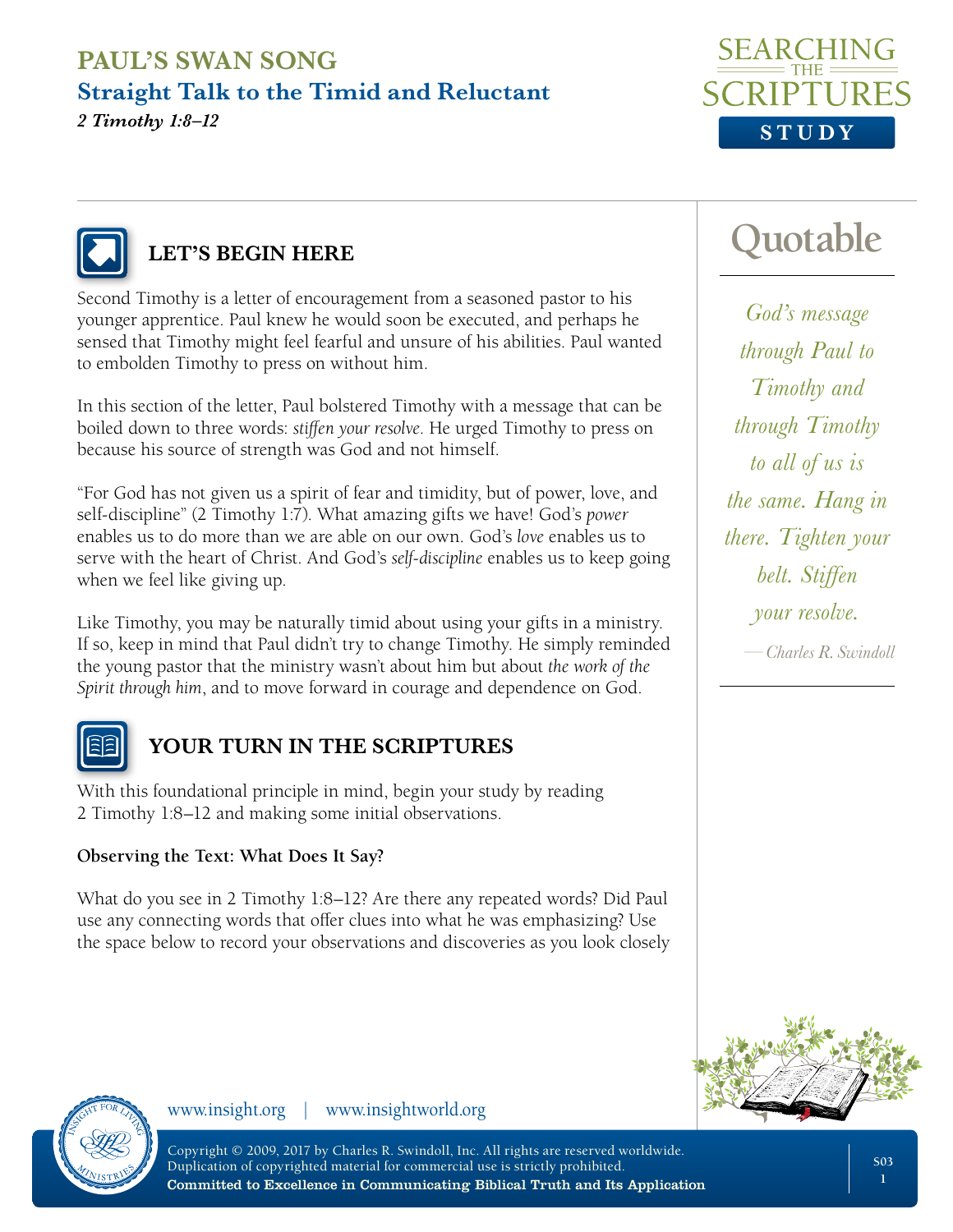

at the text. Look for repeated words, commands, questions, emphatic statements, images, or figures of speech. Your notes can be specific and detailed as you examine the passage.

Now let's set the table for *interpretation*.

#### **Interpreting the Text: What Does It Mean?**

One helpful tool is Chuck Swindoll's *Insights on 1 & 2 Timothy, Titus*, from the Swindoll's Living Insights New Testament Commentary series. Also, a handy study aid is a concordance that includes the meaning of Greek words, such as *The Strongest NASB Exhaustive Concordance*. These and other Bible study resources can be obtained in the Insight for Living Ministries Web store.

From Chuck's observations of 2 Timothy 1:8–12, he outlined *five action steps to stiffen our resolve*. These steps help us move forward in courage and depend on God to work through us. Let's examine what these steps are and what they mean.

#### *Action step one: do not be ashamed of the name of Christ (2 Timothy 1:8).*

Paul urges Timothy, "Never be ashamed to tell others about our Lord" (1:8). The Greek word translated "ashamed" is *epaischynomai*, which Chuck defines in his commentary on page 172. And the Greek word translated "tell others" in the New Living Translation (or "testimony" in the New American Standard Bible) is *martyrion*, which Chuck defines in his commentary on page 175. Read these pages if you have the commentary, and write down what you discover.

In a nutshell, Paul was telling Timothy to keep talking about Christ even when the message of His death and resurrection seems foolish to the world. *Don't be put to shame by the testimony of Jesus, but resolve to keep declaring it!*



www.insight.org | www.insightworld.org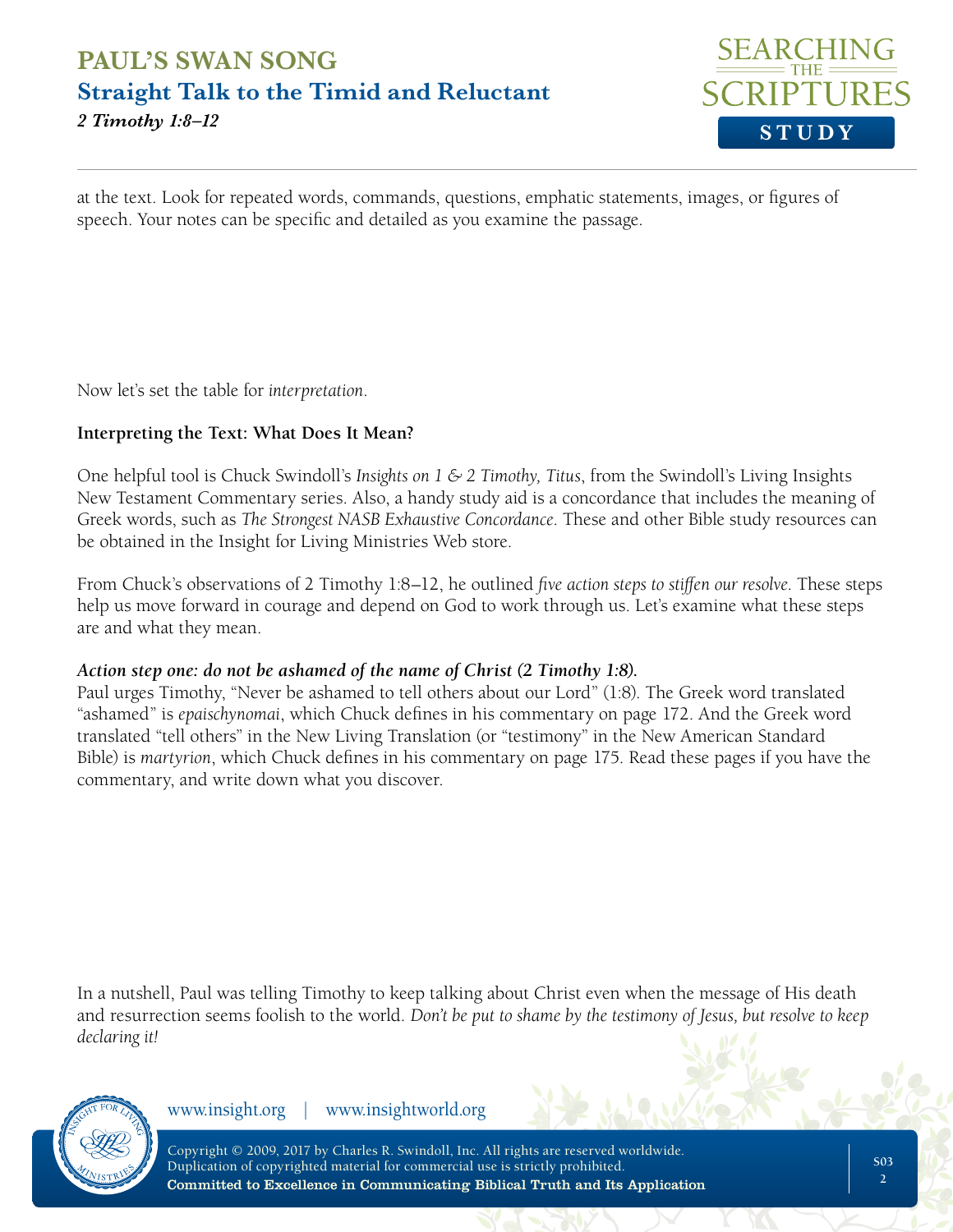

#### **Correlating the Text: How Does It Compare?**

*Correlation*. Read 1 Corinthians 1:18–24. What do you learn by comparing this passage with 2 Timothy 1:8?

#### *Action step two: do not be ashamed of the people of God (2 Timothy 1:8).*

Paul adds, "And don't be ashamed of me, either, even though I'm in prison for him" (1:8). Not only does Paul warn Timothy about the public disgrace of telling others about Christ but also the "shame" of associating with him—a prisoner of Christ.

Recall in the first study, "Urgent Words from a Dungeon," what we learned about Nero's persecution of Christians. (If you need a refresher, read "The Historical Background of Paul's Final Imprisonment" in Insight for Living Ministries' online Article Library, in the category, "Church History.") What potential dangers awaited Timothy for aligning himself with Paul?

"I'm in prison for him," translates literally from the Greek "I'm his prisoner," referring not to Nero the king but to Jesus the King of Kings. Paul isn't in prison as a disgraced criminal of the state; rather, he's a captive *of Christ*, which he considers a badge of honor! How might this perspective toward Paul's imprisonment encourage Timothy?



www.insight.org | www.insightworld.org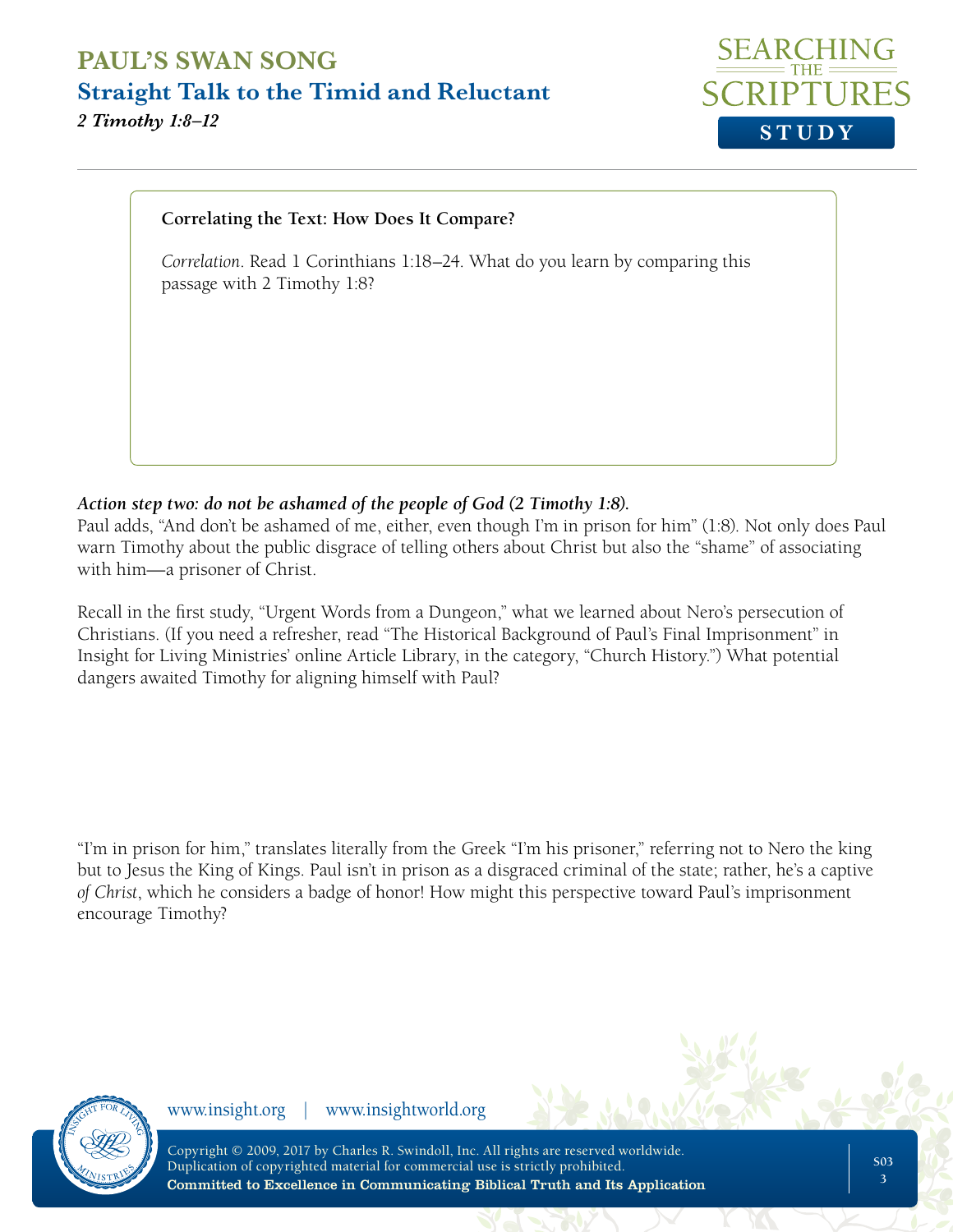

#### *Action step three: be willing to suffer for the sake of the gospel (2 Timothy 1:8).*

"With the strength God gives you," Paul wrote, "be ready to suffer with me for the sake of the Good News" (1:8). Later in 2 Timothy, Paul wrote that persecution was part and parcel of following Jesus:

Yes, and everyone who wants to live a godly life in Christ Jesus will suffer persecution. (3:12)

The word is *will* suffer persecution, not *may*. A sobering statement of fact. What is it about the gospel that guarantees persecution?

#### *Action step four: anchor your life in the Lord's sovereign grace (2 Timothy 1:9–11).*

Paul anchors Timothy to the rock-solid truth of God's grace that "broke the power of death and illuminated the way to life and immortality" (1:10).

How does Paul describe God's sovereignty in 2 Timothy 1:9?

By referring to his own calling, what does Paul imply about Timothy's calling (1:11)?

#### *Action step five: be convinced that God will vindicate your life (2 Timothy 1:12).* Paul ends this section with a resolution:

That is why I am suffering here in prison. But I am not ashamed of it, for I know the one in whom I trust, and I am sure that he is able to guard what I have entrusted to him until the day of his return. (1:12)



www.insight.org | www.insightworld.org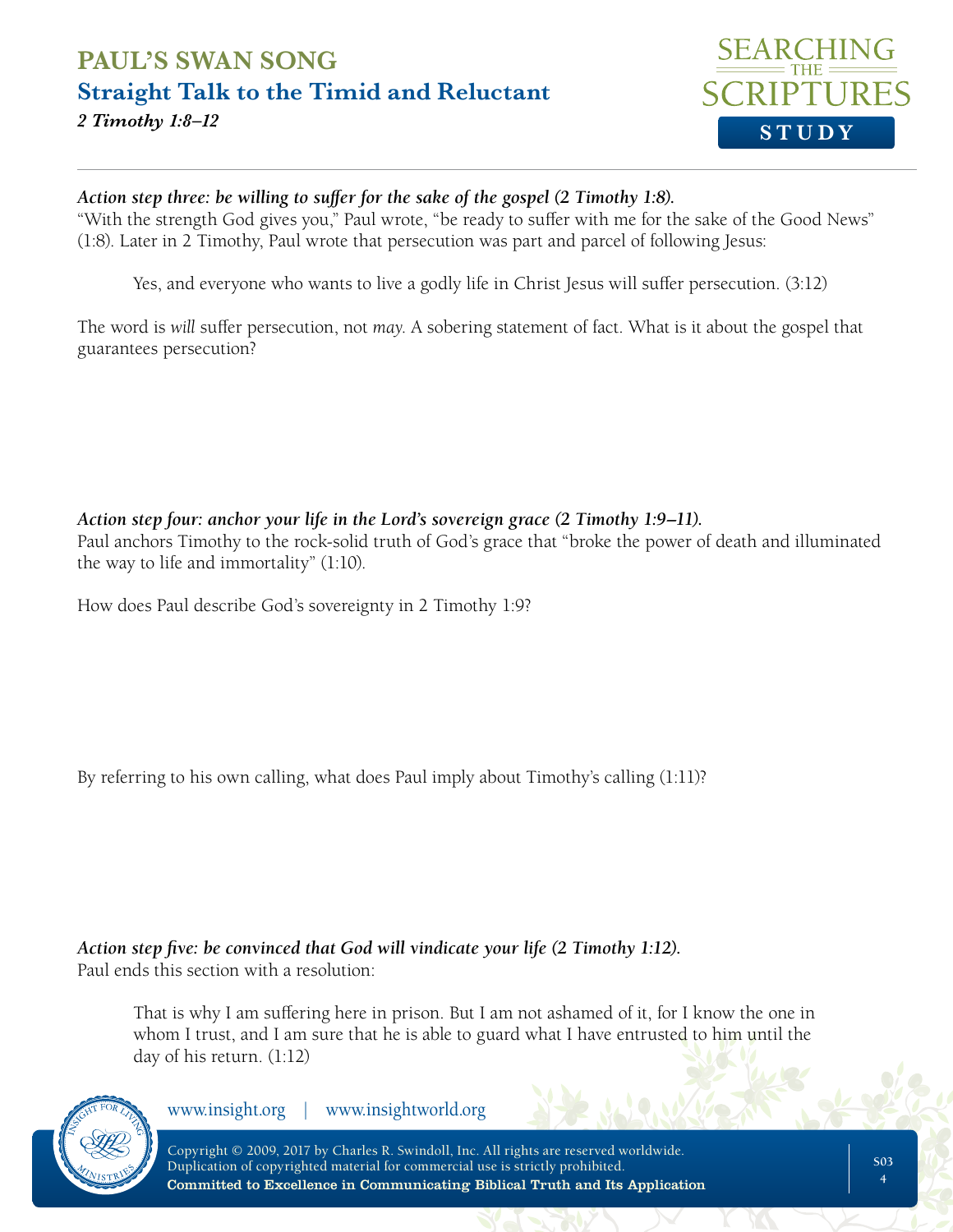

In this statement, Paul rings a bell of freedom from within his prison cell. Listen to his confident declaration: "I am not ashamed," "I know," "I am sure," and "I have entrusted."

How did these statements strengthen Timothy's resolve, and how do they strengthen yours?

#### **Applying the Text: What It Means to Me**

Paul says in so many words, "Timothy, don't let shame shift your focus from the person and work of Christ to yourself. Keep your eyes on Him. He died that you might live, and remembering that will make you determined to keep telling people about Him."

In what way is Paul speaking to you through his message to Timothy?

How will you put this message into practice?



# **A FINAL PRAYER**

*Father, thank You for Your Spirit that works through me to accomplish Your will in the world. You are the hand, and I am the glove. Do Your work through me. Reach out through me. Speak through me. Stand strong through me. Guard me from fears and worry. Give me the courage to depend on You as I declare the message of Christ unashamed. Amen.*



www.insight.org | www.insightworld.org